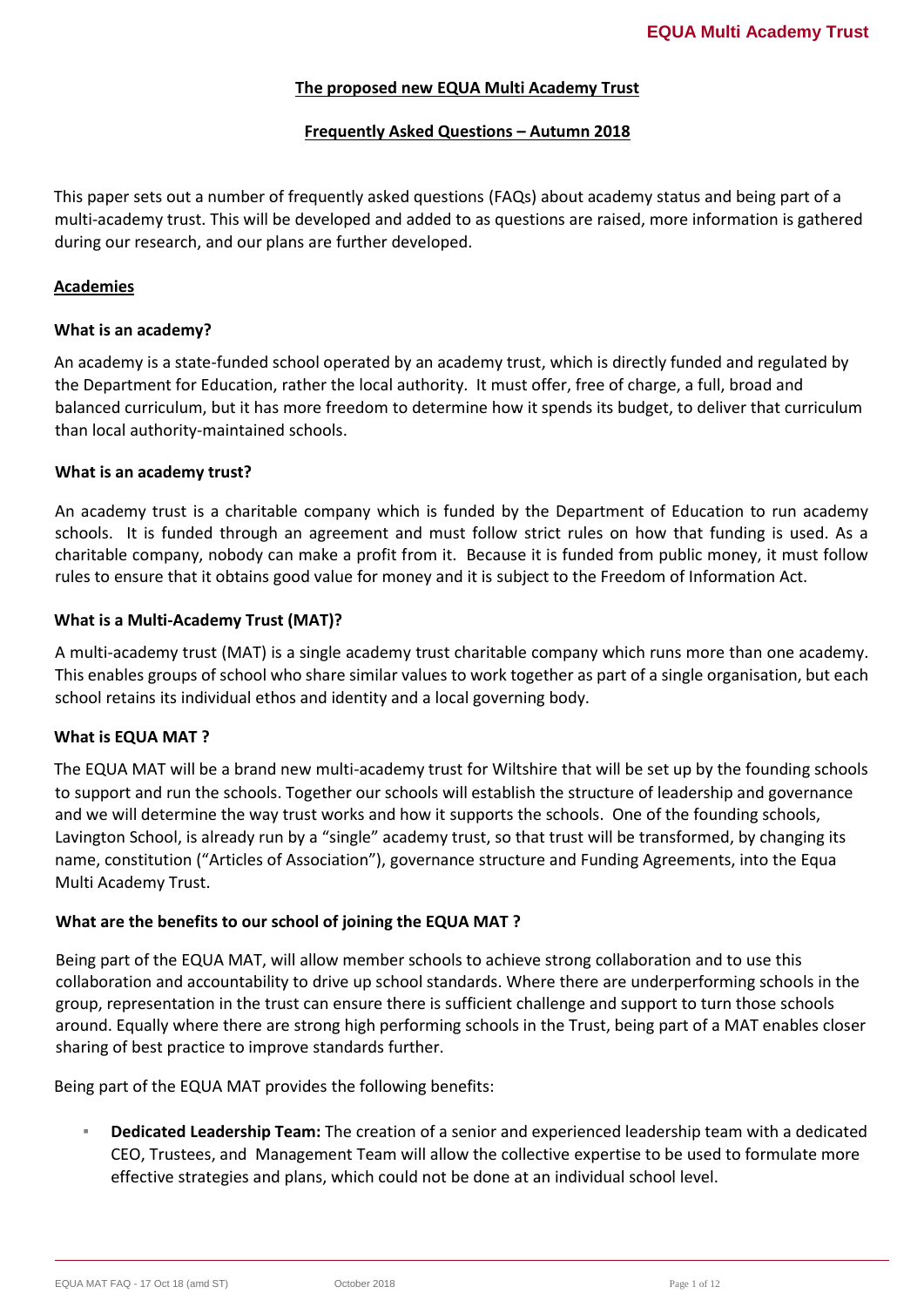- Independence: The Multi Academy Trust is independent from the Local Authority which gives more control and flexibility over how the schools in the Trust are run. As a result of this, the academy can focus on those areas that are important to their students and staff.
- **Shared Staffing:** Human resources within the Trust can work across multiple sites. This can help overcome short term recruitment challenges, offer more varied opportunities to staff and leverage key skills and expertise across the Trust.
- **Specialist Resources:** With the combined funding model of the Trust, specialist knowledge can be bought in and used across many different areas, including academic, extra-curricular and operational functions.
- **Professional Development:** This can be organised across multiple schools, thus spreading the cost per school and upskilling as many individuals as possible per session.
- **Economies of Scale:** The Trust is able to optimise its purchasing power, thereby achieving economies of scale which would not be achievable by individual schools. This can be done across IT, transport, school supplies, catering etc. With ever tightening budgets, this can help schools maintain and build upon the resources and standards they aspire to.
- **EXED Sharing of best practice:** The sharing of best practice (processes, ways of working etc.) can be done quickly and effectively across the Trust so that standards are raised and time can be freed up to be allocated to improving student outcomes.

Geographically the founding schools are very close to each other. We have benefited from some collaborative working in recent years and we now wish to formalise and expand these opportunities.

It is our belief that each school within the multi-academy trust can bring a good deal to the other schools in the group through our collaborative approach.

# **Who decides which schools convert to an academy or when a single academy joins other schools to form a multi academy trust?**

Except in the limited circumstances referred to in the next question, the decision for any school to become an academy, or to change from a single academy to a multi academy trust, rests with its governors. Before a school may convert to Academy, parents whose children attend the school in question, along with local community stakeholders, must be consulted on their views about the proposals.

Before this consultation, when the governors of a school make an application for a school to become an academy, or to change to a multi academy trust, the application is considered by the Department for Education. The Secretary of State for Education delegates the decision making to the Regional Schools Commissioner.

The governors of the seven schools proposing to form the new EQUA MAT resolved to become academies and set up a multi academy trust in July 2017, submitted their academy conversion and transfer applications to the DfE and have been given approval to establish the trust.

# **Can Church of England and Community schools be part of the same Multi Academy Trust?**

Yes. We understand that the legal constitutions for Multi Academy Trusts enable this mix but each group is subject to the prior agreement with the Church of England through the local Diocese. The EQUA MAT is committed; both in terms of its vision and legal obligations, to maintaining the individual ethos of each school, and the Articles of Association of the MAT will allow that the individual ethos of each type of school will be maintained. Each of our schools will retain its distinctive ethos and status as either a Church or non-faith school. The structure of the Local Governing Board for each school in the MAT will be reflective of its current status as a Voluntary Aided, Voluntary Controlled or Community school.

The Diocese of Salisbury fully supports the proposed plans put forward by the seven schools, and has given its consent for the CofE schools to become academies, within the EQUA multi academy trust.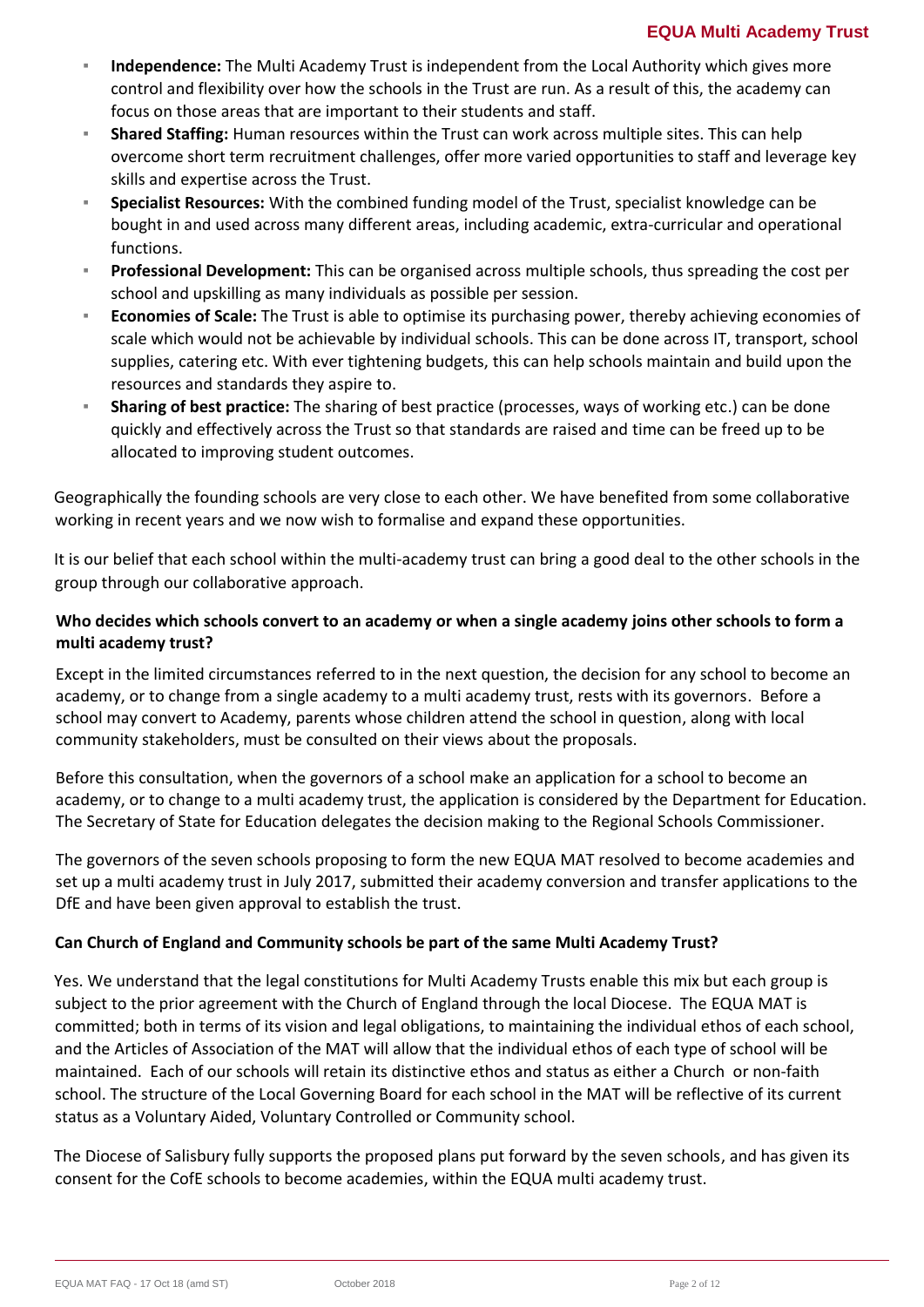## **EQUA Multi Academy Trust**

#### **Can a school convert or change to a multi academy trust without the support of the governors?**

Generally, no. Anyone can register an interest in their school becoming an academy but the governors have to agree for the school to apply to become an academy, or to move to a multi academy trust. In limited circumstances, when a school is judged inadequate by Ofsted, the Secretary of State is able to make an Academy Order without an application from the governors. This is not the case for any of the seven schools proposing to join the EQUA MAT.

#### **Will the schools be changing their names and uniforms?**

No. Our schools value our individual uniqueness' as well as our shared vision and objectives. We have already agreed that we have no plans to change school uniforms or school names.

#### **Governance of the Academy Trust**

#### **How will the role of governors change if our school becomes an academy within a multi academy trust?**

All academies in a MAT are governed by one trust and a single Board of Trustees. The Board of Trustees is responsible for decisions relating to how each academy is run, from the curriculum to staffing. The MAT will establish a Local Governing Board for each of its academies, to which it will delegate some of its functions. The MAT remains accountable for these functions.

The exact delegation of these functions is being worked out at the moment through the development of a Scheme of Delegation, but the core principle behind this scheme is that while schools are functioning and performing effectively, i.e. financially, in terms of local governance, and in terms of educational achievement they will be given delegated authority to continue. However, if key areas of performance are not met, these delegations can be removed. Additionally, there will be some functions that will be managed centrally such as aspects of HR, finance, buildings (again, not yet fully agreed). This means that local governing boards are freed up to focus on ensuring their school achieves all it can within their local community, and ensuring the school delivers the best it can for its pupils, rather than potentially spending excessive time on administrative tasks that are delivered centrally in a MAT.

#### **How will the Multi-Academy Trust be governed and managed?**

EQUA MAT will have a group of Members and a Board of Trustees.

The "Members" are like shareholders in a commercial company, they appoint the Trustees, (who are the directors of the company) to run the MAT, and are the only people able to amend the Articles of Association of the Company. (They require consent from the Secretary of State to make amendments and, for a change to the "Objects", i.e. the purpose of the MAT, consent from the Charity Commission is required).

The "Trustees" are those people who actually run, determine policy, and make decisions for the MAT. They are the statutory governing body of each academy within the MAT. They do this by appointing the right individuals to be the executive leaders for the trust, e.g. the Chief Executive and Chief Finance Officer for the MAT and delegating the responsibility for the day-to-day running of the MAT to them.

For EQUA MAT, we will establish a structure of executive leadership that is appropriate for our schools, and each of the schools within the MAT will have its own local governing board/committee.

#### **What are the main responsibilities of the MAT once the schools have converted and the trust opened?**

Typical activities include:-

- Setting a strategic direction for improvement of educational progress and attainment.
- Ensuring that the right infrastructure (people & resources, leadership & management) is in place to deliver the necessary changes to support the educational improvement.
- Challenging progress in all areas of the trust and its academies' operations whilst providing support and guidance aimed at promoting success.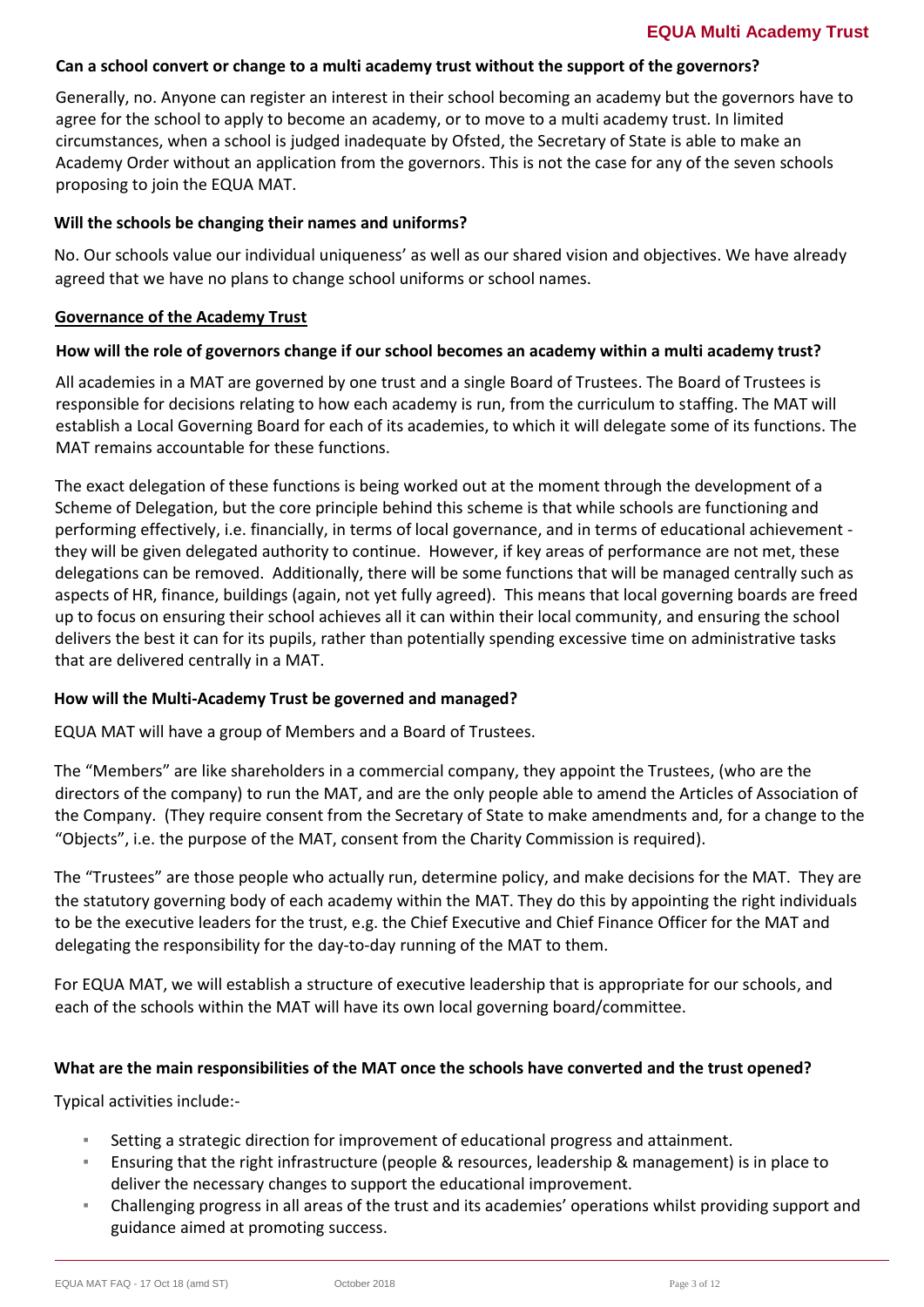- Responsibility for the performance of the academies, including monitoring and where necessary establishing a plan of action to improve performance.
- Setting up committees with a specific focus to monitor aspects of trust and academy life.
- Leading involvement with parents and the wider community, to promote the MAT and support community engagement.
- **E** Ensuring value for money and good use of public funds and leveraging other finance and resources when needed.
- Championing the MAT in the wider community, in order to bring new resources to the schools and the trust, for example through holding events, arranging mentoring, and building links with business.

#### **The process of forming the MAT**

#### **What does the conversion process involve?**

The conversion process for schools to become academies has been made as simple as possible for all schools. The key steps the school must take are explained in the Department for Education's conversion guide at <https://www.gov.uk/government/collections/academy-conversion-process> and may differ according to the type of school and who owns the buildings and land.

EQUA MAT must be established and follow legal requirements. These are the key areas of work:

- land, buildings and assets; establishing appropriate leases and other agreements;
- financial review and budget setting;
- staff TUPE transfer (whereby all staff transfer with continuity of service, retaining as closely as possible their existing terms and conditions);
- transferring and establishing contracts for services
- establishing new policies and procedures at the MAT level.

In addition, activities to transition the governance structure from a single school governing body to a multiacademy trust model is also undertaken.

Most schools are able to convert in around six months.

Where one or more of the schools forming the new MAT is already an Academy, the academies must follow either the 'Academies Significant Change' process –

<https://www.gov.uk/government/publications/making-significant-changes-to-an-existing-academy> or apply to become a sponsor to develop the MAT: [https://www.gov.uk/guidance/sponsor-an-academy.](https://www.gov.uk/guidance/sponsor-an-academy)

#### **Do schools need to consult before converting?**

Yes. All schools are required to carry out a consultation before converting to an academy, but it is up to them to decide with whom and how to consult. There is no specified length of time for the consultation and schools have flexibility in how it is conducted.

Schools/Academies may wish to consult with a range of people and organisations, for example:

- parents/carers
- school staff
- local schools and the local community
- the Diocese and other local trusts
- local businesses
- local councillors and politicians

#### **This document is part of that consultation**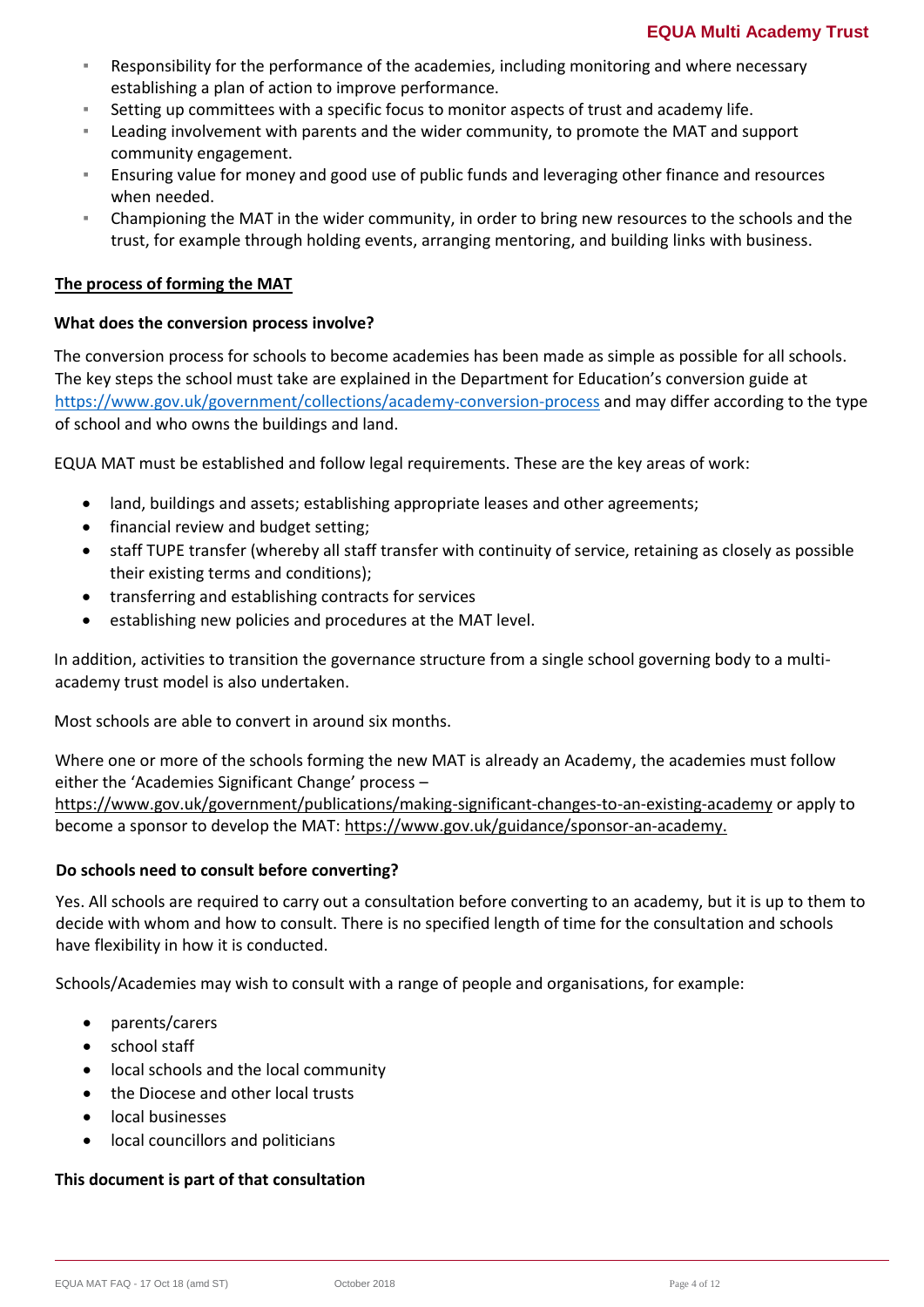#### **When might this all happen if the plans are approved and the MAT goes ahead?**

We want to take our time to get this right for all the schools joining the EQUA MAT. Following the detailed planning and consultation steps, we would anticipate the schools becoming academies within the EQUA MAT in the spring term of 2019.

#### **Can the school withdraw from the conversion process?**

Schools are able to withdraw right up until the point that they sign the Commercial Transfer Agreement, and strictly up until the point where the Secretary of State signs the Funding Agreements. Once these are signed, there is a legally binding agreement between the Secretary of State and the academy, and as such, the termination would require a long notice period (seven years). However, each school only receives the £25,000 conversion grant (referred to below) once, so pulling out at the last minute might mean that much of that grant has been spent.

#### **Who pays for the cost of converting to an academy?**

Once schools are granted permission to convert by receiving their academy order, each school in the group receives a £25,000 grant towards the conversion costs.

Total costs for conversion will vary from school to school. In exceptional circumstances (for example if the school is involved in a PFI contract and needs additional legal advice) support above this level may be agreed.

Where a number of schools are converting together and forming a MAT, additional grants are sometimes made available to support the development of the new MAT arrangements. As at October 2018, there are currently no additional grants available.

For Lavington School which is already an academy, they will not receive a grant for the change to become a Multi-Academy Trust, as they received the £25,000 grant when they originally converted, however, because it is already an academy, and we are changing rather than replacing the academy trust which runs it, there is very little costs added to the project by the school.

#### **Church School Status**

#### **Will our school have to change its church school/ non-church school status?**

No. Each of the schools will convert and retain its distinctive ethos and status as either a church or non-church school. The structure of the Local Governing Board for each school in the MAT will be reflective of its current status as a Voluntary Aided, Voluntary Controlled or Community school.

As referred to above, the MAT enters into a "supplemental funding agreement" for each school, and these vary according to the type of school. In addition, the constitution of the MAT (it's "Articles of Association") distinguish between Church of England and Community Schools.

The MAT is committed, both in terms of its vision and legal obligations, to maintaining the individual ethos of each school, and the Articles of Association of the MAT stipulate that the individual ethos of each type of school shall be maintained.

#### **Special School joining the MAT**

## **If a special School joins the MAT what will happen to its status?**

Special schools follow the same process as for other schools and they become a Special academy within the MAT and follow the agreed accountability framework. Schools cannot change status through the conversion process. As with Church / non Church schools, there are differences in the Supplemental Funding Agreement to reflect the status of a Special School.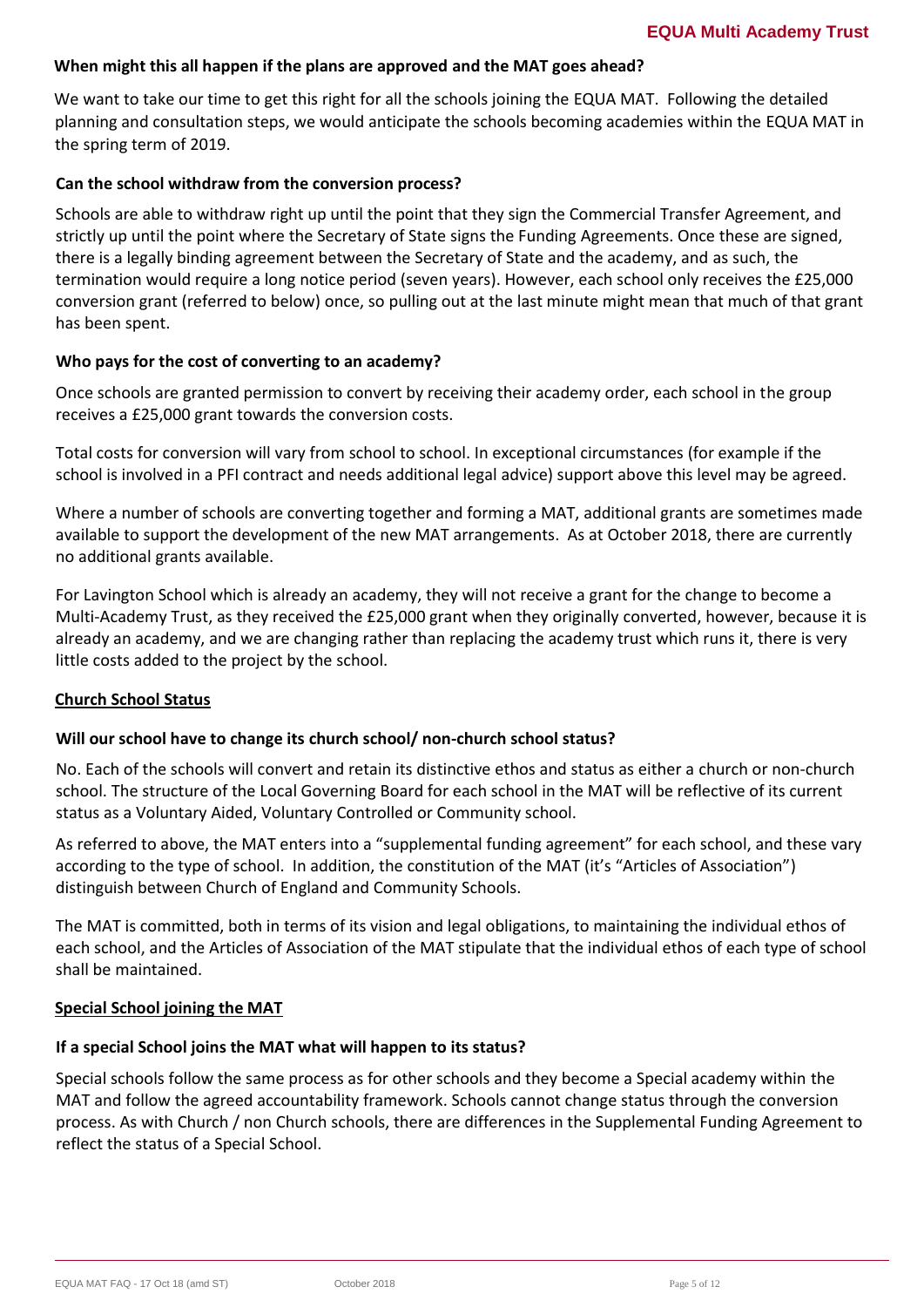## **Special Educational Needs**

# **My child has special education needs. How can I be confident that they will be given the same level of support, attention and care?**

The Academies Act 2010 and the Children and Families Act 2014 (Part 3) require academies to follow the same statutory framework for special needs as local authority schools.

Schools will receive funding for children with existing statements of special educational needs and/ or Education, Health and Care (EHC) plans in the same way, whether they are academies or local authority schools. If children have statements/EHC plans with an enhanced package of support, both types of school will get additional funding directly from the local authority, again, in the same way.

Where children have special needs, but do not have an EHC plan, academies are required to have regard for the SEND Code of Practice 2014, in exactly the same way as local authority schools. This means that in both types of school, children will be supported according to the level of need and involvement of external agencies.

Under the 0-25 SEND Code of Practice 2014, all schools, including academies, are required to identify and address the SEN of the pupils that they support. Mainstream schools, which include maintained schools and academies that are not special schools, maintained nursery schools, 16 to 19 academies, alternative provision academies and Pupil Referral Units (PRUs), must:

- use their best endeavours to make sure that a child with SEN gets the support they need this means doing everything they can to meet children and young people's SEN;
- ensure that children and young people with SEN engage in the activities of the school alongside pupils who do not have SEN;
- designate a teacher to be responsible for co-ordinating SEN provision the SEN co-ordinator, or SENCO. (This does not apply to 16 to 19 academies.);
- inform parents when they are making special educational provision for a child;
- prepare an SEN information report and their arrangements for the admission of disabled children, the steps being taken to prevent disabled children from being treated less favourably than others, the facilities provided to enable access to the school for disabled children and their accessibility plan showing how they plan to improve access progressively over time.

There should be a member of the Board of Trustees or a sub-committee with specific oversight of the schools' arrangements for SEN and disability. School leaders should regularly review how expertise and resources used to address SEN can be used to build the quality of whole-school provision as part of their approach to school improvement.

## **Uniform and School Names**

## **Will the schools be changing their names and uniforms?**

No. There are no plans to change school names or uniforms.

Our schools value our individual, unique qualities as well as our shared vision and objectives. We have already agreed that school uniforms and names will not be changed. The one small exception to this is that the Church of England Schools will no longer have "VA" or "VC" in their title. (They will still retain all the characteristic of a VA or VC school, and will still be called "Church of England", but in legal terms VA and VC refers specifically to maintained schools).

School uniforms or names may still change in the future, but as with any school, this would follow a process of consultation.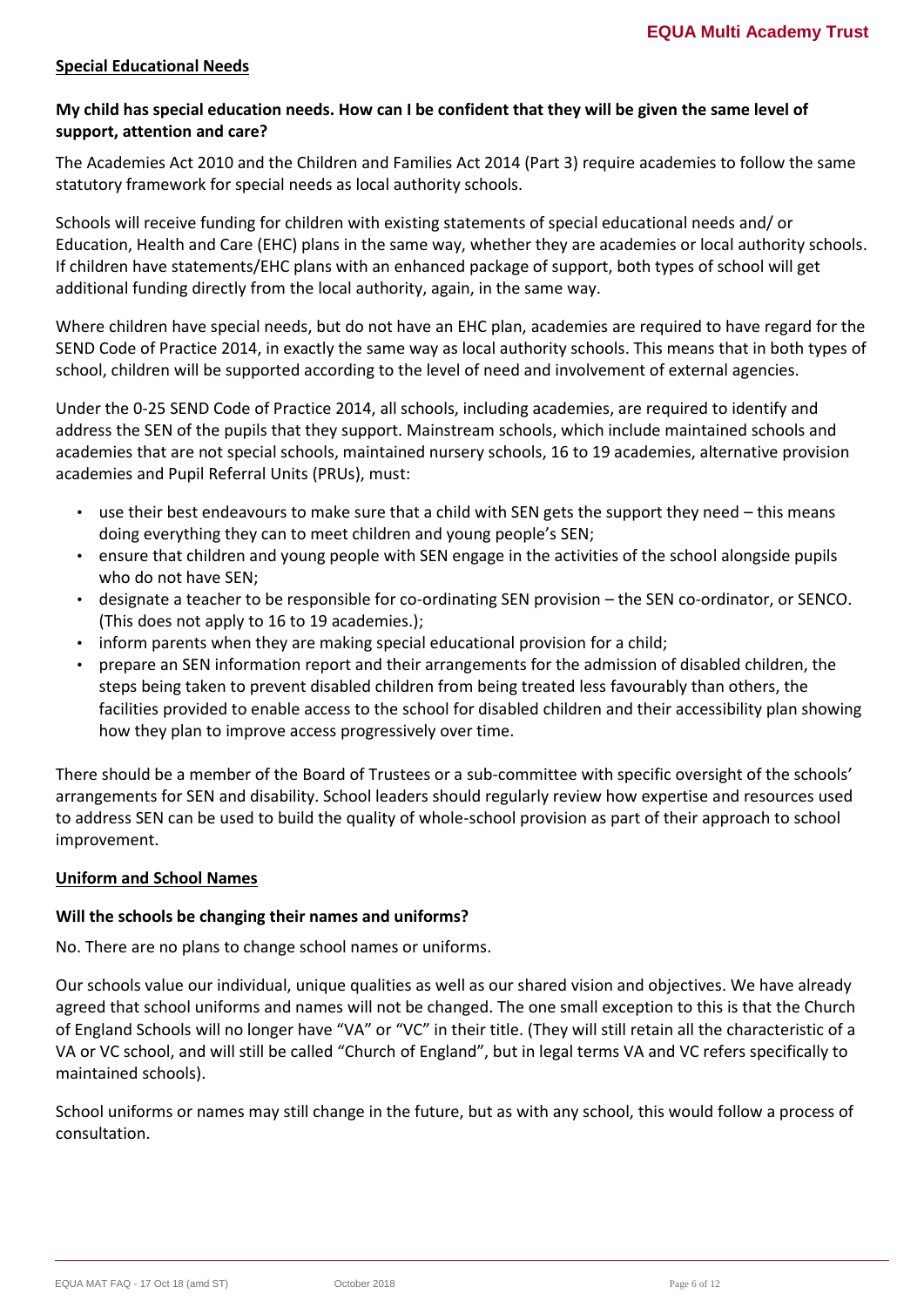## **Complaints**

## **Who deals with complaints about schools that have converted/transferred to academy status within a multi academy trust?**

Parents/carers who have a complaint about their child's academy school will usually contact the school directly, as you would now. Academy schools are independent of the local authority**,** so the local authority has no authority to investigate complaints about the operation of the schools except in relation to specific areas:

Safeguarding - academies still refer serious safeguarding issues to the Local Authority – as with a maintained school, you would refer a safeguarding issue to the designated safeguarding lead at the school, or you may refer to the MAT Safeguarding Lead (if, for example, the complaint is about the Designated Safeguarding Lead or the Headteacher. If you are not happy with the response, you are still able to raise it with the Local Authority because it has a statutory obligation to safeguard children and vulnerable adults everywhere, including in school.

The Local Authority is also still responsible for high level SEND funding, home to school transport, eligibility for free school meals, and the administration of admissions to schools (first year September intake).

All academy schools should have a complaints procedure and parents/carers are advised to request a copy.

#### **What if my complaint is around my children's Special Educational Needs?**

The procedure for complaints around special educational needs is the same for academies as for maintained schools.

#### **Extended Services**

If there are extended services provided by an academy or on the same site, for example a Children's Centre, will these be affected by the change?

When a school becomes an academy the local authority has to take a detailed look on how extended services are provided. These services will continue to be available for parents, pupils and the wider community but we need to ensure that they operate on the correct legal basis. Parents should be assured that academy status is not about removing important extended services that may be offered in your locality. In this case, none of the schools converting have a Children's Centre or Sure Start facility on site. Community groups who currently use school premises for clubs or group meetings will still be able to.

## **Finance**

Funding to the schools within a MAT continues to be allocated on an individual academy basis. Funding is governed through a master funding agreement between the Secretary of State and the MAT and a supplemental agreement between the Secretary of State and each school within the MAT.

## **How is academy funding calculated?**

Most funding for the running of academies comes from the general annual grant (GAG). This is paid to academies by the Education Skills Funding Agency (ESFA), based on a formula provided by your local authority. The ESFA will tell the Trust and schools how much GAG funding the Trust and the schools will get and how the grant has been calculated.

## **Will we get more money as an academy?**

Academies receive the same level of per-pupil funding as they would receive from the local authority as a maintained school plus additions to cover the services that are no longer provided for them by the local authority.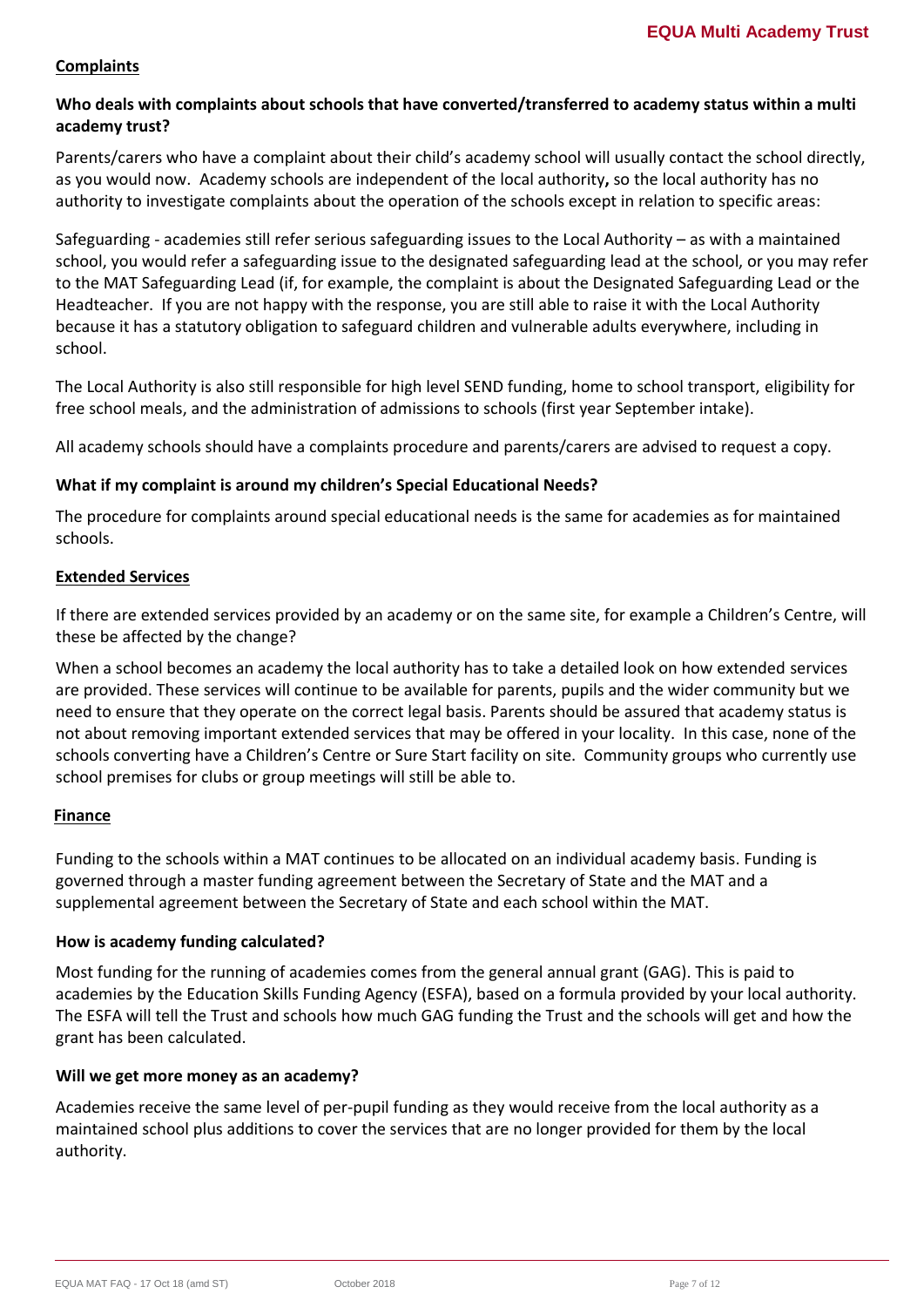The Government is clear that becoming an academy should not bring about a financial advantage or disadvantage to a school. However, academies have greater freedom on how they use their budgets, alongside the other freedoms that they enjoy.

## **How much money will my school have to contribute to the running of the EQUA MAT?**

Each school will contribute a percentage of their budget to the central running costs of the MAT – this is called a top slice. This will vary by school, i.e. Secondary schools will contribute a larger percentage as they have a larger budget. At the moment, the current forecast is a 4-5% top slice. The individual schools budget contributions will be offset by the savings that will occur through driving savings by centralising some of the services and functions.

## **Can schools convert with a budget deficit?**

The DfE will consider conversion applications from schools with deficits, but approval to convert will be subject to a number of additional checks. If a school is predicted to continue to operate in deficit after the conversion, then the academy trust must be able to show how it can recover this deficit to the DfE as part of the process for the DfE to approve the application to become an academy.

After the conversion your local authority must finalise each school's closing balance within 3 months of the conversion date.

If the agreed closing balance is a surplus, your local authority must pay it to the academy trust within 1 month of finalising the amount.

If the agreed closing balance is a deficit, by agreement between the Department for Education, the Trust and the local authority, the Department for Education will either settle that amount with the local authority, and the academy trust will set up a repayment plan with the Department for Education after conversion; or the academy trust must have formal arrangements in place to repay the deficit directly with the local authority.

## **What will happen to a school's surplus budget when it converts to an academy / joins an academy trust?**

The academy trust will inherit the closing financial balance at the date the school ceases to be maintained by the local authority. This will apply whether the balance is a surplus or a deficit. Where an academy transfers to become a multi academy trust, the financial position carries forward into the MAT.

## **Will academies be forced to buy in expensive services?**

No. Academies are not forced to buy in any type of service by particular providers. The experience of academies, and particularly multi academy trusts, to date is that they can buy in services more effectively for themselves which leads either to better quality or lower prices meaning they can make savings and re-invest money elsewhere. They are free to buy back the services from the local authority or find them elsewhere.

All academies are required to take out insurance and have arrangements in place to help academies secure best value for money.

All academies must abide by the rules and regulations laid out in the Academies Financial Handbook [https://www.gov.uk/government/publications/academies-financial-handbook.](https://www.gov.uk/government/publications/academies-financial-handbook) This sets out the financial management, control and reporting requirements with which academy trusts must comply and requires academies to follow public procurement regulations and therefore have a procurement policy. A key aspect of this is that academies are required to make decisions that are in the public interest, and to submit to accountability through openness and transparency.

## **What will happen to the various service contracts that a school has in place?**

We will need to look at the contracts the schools hold with external suppliers and the local authority, for services such as catering, cleaning, security and ICT. If they want to keep a contract with an existing supplier, we will need to discuss with them how to transfer it to the academy trust, but this is not usually complex. Software licenses will also need to be renewed or transferred to the trust.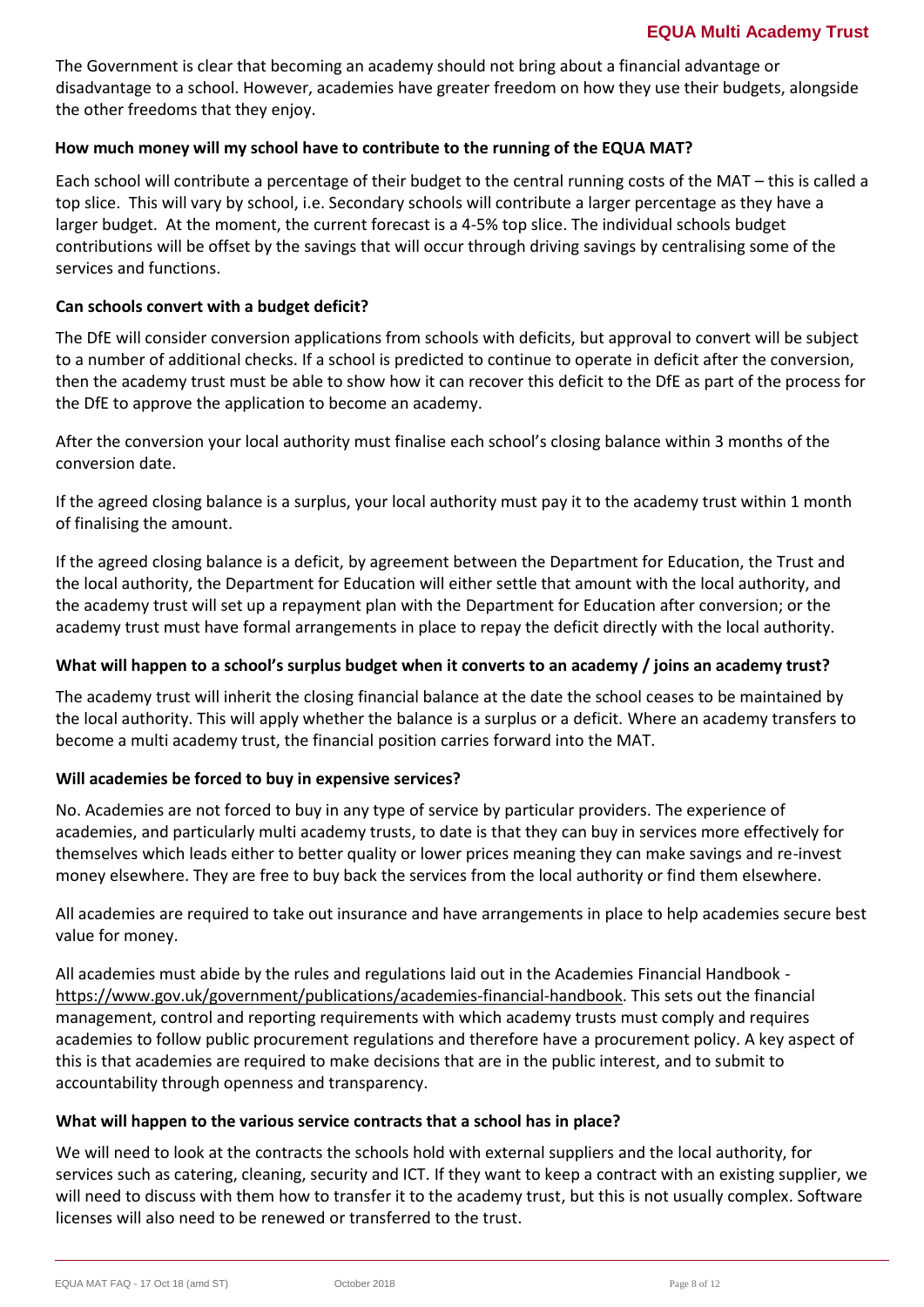Academy trusts must also decide whether their existing financial and management information systems are suitable for the requirements of an academy and multi-academy trust, as they will have to produce management accounts, cash flow reconciliations and balance sheets.

## **Will we have to raise our own capital funding as an academy?**

No. All schools, including academies, will be able to apply for Government capital funding.

Capital spend for VA schools is part funded by their Diocese. On academy conversion, the Diocese will transfer any capital funds held for the school, or inform the trust of any capital owed to the Diocese by the school. This is part of the procedure of "due diligence" through which the MAT ensures that each school is financially viable. After conversion, VA schools no longer need to find the 10% "Governor Contribution" to capital projects.

#### **What happens if there is a capital emergency at the academy? Would it have to cover costs?**

Academies are eligible to seek an earmarked annual grant from the Education Skills Funding Agency (ESFA) for emergencies, in the same way the LA can pay a maintained school a contingency payment.

Academies are required to take out insurance at specified minimum levels of cover to protect against potential capital emergencies. The DfE would expect schools to use their existing budgets to cover the cost of this.

#### **What support is available to academies if they get into financial difficulty?**

Academies, like all schools, are expected to maintain strict budgetary controls and are required by their funding agreement to balance their budgets.

The academy receives ongoing Grant ('General Annual Grant') which covers the running costs of the school. The ESFA monitors academies' financial position on behalf of the Secretary of State, and if a deficit occurs or appears likely, will intervene. It will provide advice and support to the academy to find an appropriate solution to bring costs and income back into balance, usually in the form of a restructuring plan, and will give additional contingency funding if absolutely necessary.

#### **Land**

## **How will ownership of the land work if our school becomes an academy?**

The buildings and hard play areas at the Church of England schools are owned by the Diocese. The Diocese will enter into an agreement for each Church of England school allowing the trust to use the site for the purposes of operating the school only. This agreement does not have a fixed period, but runs with the Funding Agreement for the school, so the basic notice period is 7 years but in reality, it is indefinite. Again, the trust cannot sell, share or sub-licence the site to anyone. These agreements are another means by which the distinctive religious characteristic of the Church of England schools is protected.

The playing fields at Church of England schools are owned by the local authority. The local authority will grant a lease allowing the MAT to continue to use the playing fields for the purposes of the schools.

For the community schools, the sites and buildings are all owned by the local authority who will grant a 125 year lease, rent free, to the MAT for the purposes of running the school only. The trust cannot sell, share or sub-let any site or any part of it without the consent of the local authority and the Secretary of State.

#### **Transfer of staff**

# **What happens to the staff when a school becomes an academy?**

When converting to Academy status, all employees of a school, whether they are employed by a local authority or a school's governing body, are entitled to transfer to the employment of the new academy trust at the point the school converts. This takes place via the Transfer of Undertakings (Protection of Employment) Regulations 2006 (commonly known as 'TUPE') which protects employees' terms and conditions of employment when their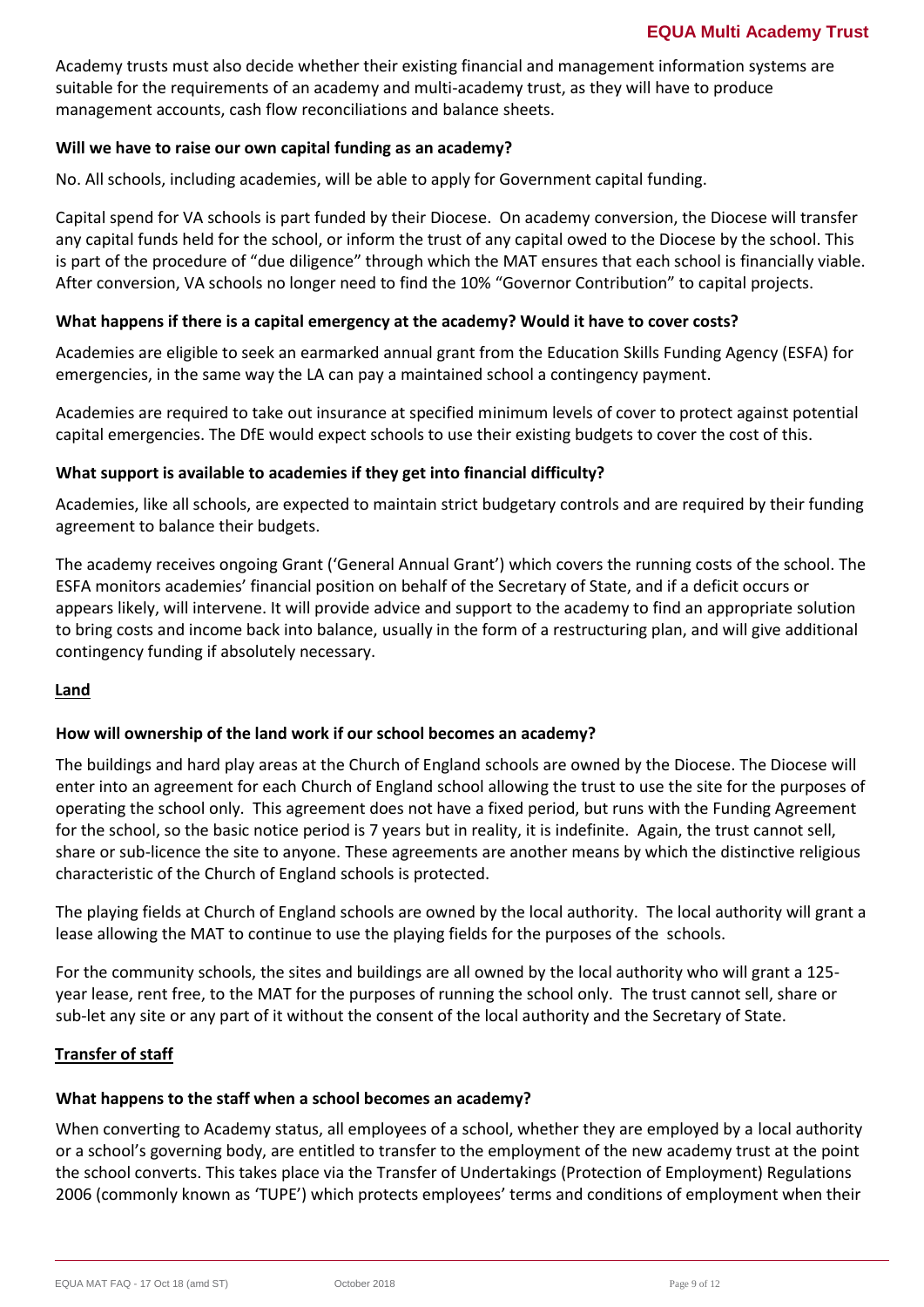employment is transferred from one employer to another. In the case of a multi-academy-trust (MAT) - all the staff in all of the schools are then all employed by the MAT.

For the staff at Lavington School, as the existing academy trust will become the new EQUA multi-academy trust, the staff are not changing their employer because the existing Academy Trust which employs them now will become the MAT, and continue to employ them. However, staff at Lavington School will be included in the discussions and consultations about the changes to ensure that they are fully informed about the plans.

For the proposed EQUA MAT, during the conversion process, staff and the Trade Unions will be consulted with about the transfer. As there are currently four employers involved across the six schools and the existing academy there will be a process of due diligence undertaken to ensure all staff details are understood to enable effective transfer plans to be shared. The schools are working with specialist advisors to ensure this takes place effectively and detailed and specific FAQs will be developed for the staff at this time and meetings arranged with all schools for all staff.

# **Will staff be able to work in the different schools?**

Across the MAT there will be opportunities in the future, either moving from one school to another, or working across more than one school depending on the type of role.

# **Academies don't have to follow national pay and conditions for staff, so will the MAT change them?**

No. All of the staff already employed in the schools will, in any case, be protected by the TUPE regulations. We are keen to attract and retain the best staff, for which it will be necessary to offer competitive pay and conditions.

All staff in academies must still be offered the same pensions (Local Government Pension Scheme/ Teachers Pension Scheme) as if they were local authority schools, and they are still public sector employees for all other purposes.

The TUPE Regulations also protect trade union recognition agreements, which means EQUA MAT must negotiate any proposed changes to terms and conditions with those unions.

## **Admissions**

## **Will the admissions arrangements change for our school?**

Academies retain the admission arrangements they had as maintained schools when they become academies: they are required to comply with the Admissions Code and can only change their admission arrangements following the procedures set out in the Code.

We do not envisage changing admission arrangements when our schools become academies and when we join the new EQUA MAT.

As their own admissions authority, academies are required to consult on their Published Admission Number (PAN) where they propose either to increase or keep the same PAN. This means that:

- The MAT will be responsible for consulting on and determining ('finalising') each school's admission arrangements in accordance with the School Admissions Code.
- The MAT becomes responsible for organising admission appeals in compliance with the School Admission Appeals Code, not the local authority.

Once admission authorities have determined their admission arrangements, they must notify the appropriate bodies and must publish a copy of the determined arrangements on their website, and the website of each individual school, displaying them for the whole offer year (the academic year in which offers for places are made).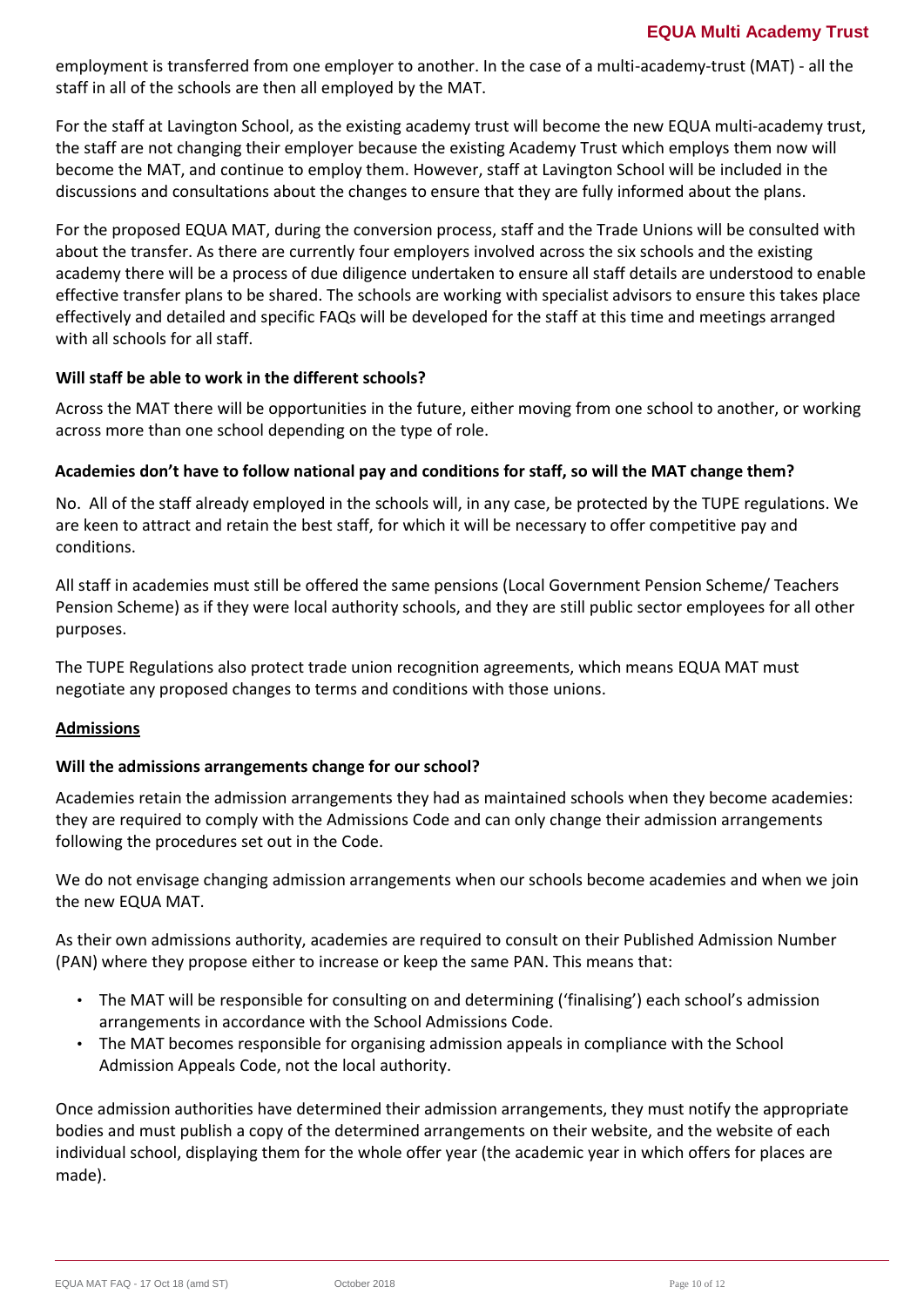## **EQUA Multi Academy Trust**

The MAT may not decrease the "PAN" without the consent of the local authority (because the local authority still has a statutory duty to ensure that it offers enough places for all of its children, so reducing your admissions to your reception year would prejudice the ability of the local authority to meet this statutory requirement).

## **My school is a church VA school. Can we continue to admit children on the basis of faith?**

Any converter academy which currently admits pupils, or a portion of pupils based on faith, will be able to retain those arrangements (and must retain them unless they follow the protocol for changing their admissions policy).

Two of the VA schools in the group have a faith element in their oversubscriptions criteria, one does not.

# **Will academies have to take part in the local authority's coordinated admissions processes?**

Academies are required through their funding agreements to participate in the local authority's co-ordinated admission arrangements for new intake. However, in year admissions other than under the "Fair Access Protocol" arrangements and decisions are determined by the Academy Trust which will usually delegate that decision to the school

## **As an academy, would our school be able to increase the number of pupils in the school?**

Academies are subject to the provisions of the Admissions Code. This allows schools to increase their admission numbers through the process set out in the Code for changing Admission Arrangements. This would require the trust to consult those bodies set out in the Code for any 8 weeks between 1 November and 1 March and then determine the arrangements as final before 15 April prior to the relevant academic year.

Schools with sixth forms, can admit additional pupils over their admission number for post-16.

## **Does the academy trust have to participate in Fair Access Protocols?**

Yes. Academies are required under their funding agreement to participate in Fair Access Protocols.

The fair access protocol is operated by the local authority and all schools must participate. The protocol enables children who are hard to place to be allocated a school place quickly.

## **What is an academy required to do in relation to admission appeals?**

Academies are required to offer all pupils refused admission the right to an appeal in front of an independent appeal panel.

Academies are responsible for setting up the appeal and must do so in accordance with the Appeals Code. The panel must be independent of the school.

The difference for an academy is that the trust is the "Admissions Authority" rather that the local authority, but Appeals Code applies to them just the same.

## **Who handles objections to academy admission arrangements?**

Objections to proposed admissions arrangements during the consultation period will be handled by the MAT as part of the consultation process. Appeals against admissions decisions will be handled by an independent panel in accordance with the Appeals Code.

The Education Skills Funding Agency (ESFA) is the government agency responsible for investigating complaints about academy panels. The ESFA can only investigate complaints about panels that did not follow the procedures set out in the [School Admission Appeals Code 2012](https://www.gov.uk/government/publications/school-admissions-appeals-code) (the 'Appeals Code').